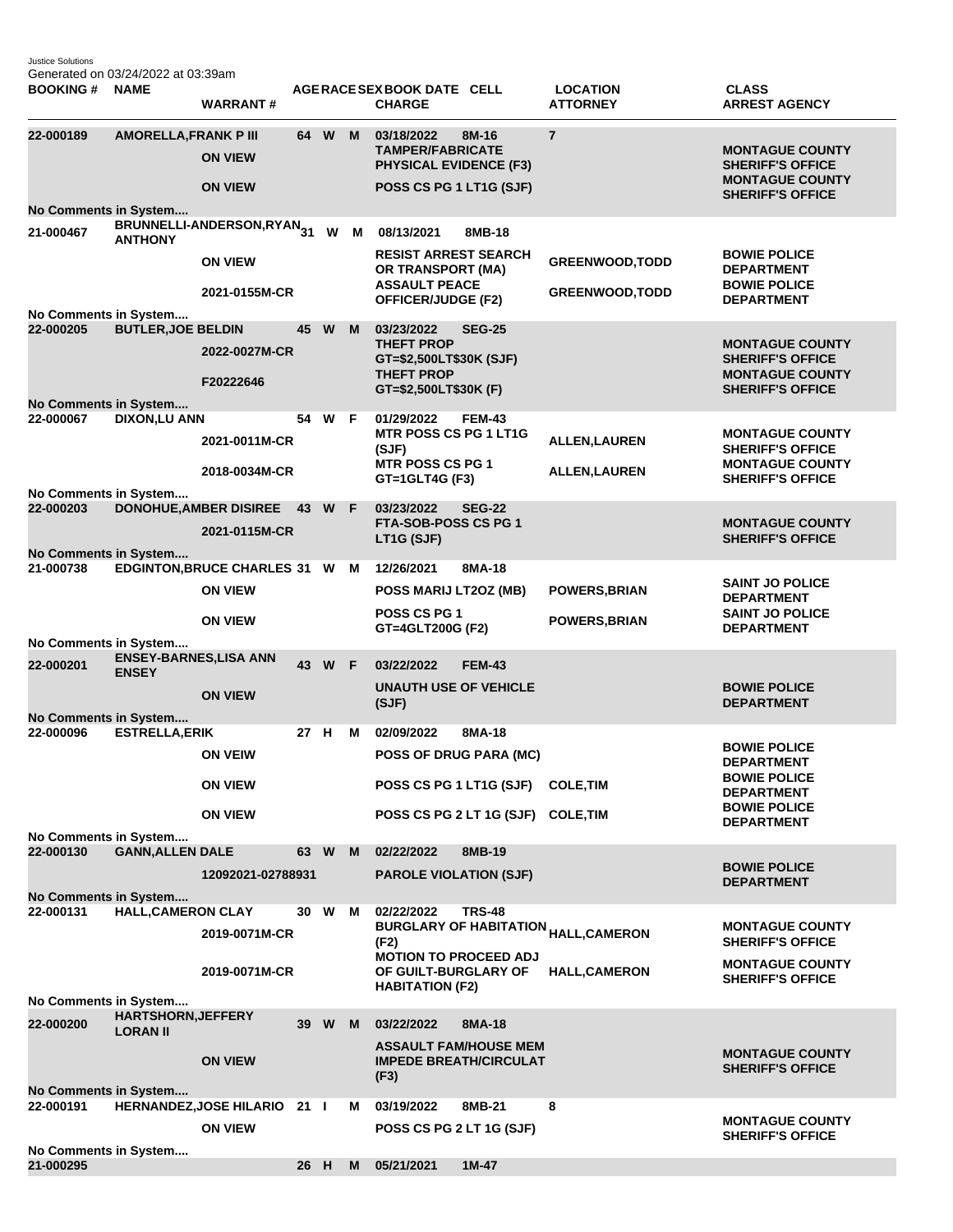|                                                                                                  | <b>HERNANDEZ, OSCAR</b><br><b>ALFREDO</b> |                                                 |        |          |                                                                                     |                        |                                                                  |  |
|--------------------------------------------------------------------------------------------------|-------------------------------------------|-------------------------------------------------|--------|----------|-------------------------------------------------------------------------------------|------------------------|------------------------------------------------------------------|--|
|                                                                                                  |                                           | F2021568                                        |        |          | <b>SOB - SEXUAL ASSAULT IN</b><br><b>DISASTER AREA (F1)</b>                         | <b>ODOM,LANHON</b>     | <b>TEXAS DEPARTMENT OF</b><br><b>PUBLIC SAF</b>                  |  |
| No Comments in System                                                                            |                                           | PRL2105000127                                   |        |          | ICE HOLD ()                                                                         | <b>ODOM,LANHON</b>     | <b>TEXAS DEPARTMENT OF</b><br><b>PUBLIC SAF</b>                  |  |
| 22-000145                                                                                        | <b>HILLIARD, DAVID BURNS</b>              |                                                 | 60 W M |          | 02/28/2022<br>8MB-21                                                                |                        |                                                                  |  |
|                                                                                                  |                                           | 2021-0122M-CR                                   |        |          | <b>FAILURE TO APPEAR-BURG</b><br>OF HAB (SJF)                                       |                        | <b>MONTAGUE COUNTY</b><br><b>SHERIFF'S OFFICE</b>                |  |
| No Comments in System                                                                            |                                           | 17943-01                                        |        |          | <b>PUBLIC INTOX (MC)</b>                                                            |                        | <b>MONTAGUE COUNTY</b><br><b>SHERIFF'S OFFICE</b>                |  |
| 22-000192                                                                                        |                                           | JACKS, TIMOTHY BLAINE JR 41 W M                 |        |          | 03/19/2022<br><b>SEG-23</b><br><b>FUGITIVE FROM JUSTICE-</b>                        |                        |                                                                  |  |
|                                                                                                  |                                           | D-1215-CR-202100207                             |        |          | <b>FTA POSSESSION OF A</b><br><b>CONTROLLED SUBSTANCE</b><br>(SCHEDULE I-III) (SJF) |                        | <b>BOWIE POLICE</b><br><b>DEPARTMENT</b>                         |  |
| No Comments in System                                                                            |                                           |                                                 |        |          |                                                                                     |                        |                                                                  |  |
| 21-000744                                                                                        |                                           | MONEY, WESLEY FRANKLIN 25 W M<br><b>ON VIEW</b> |        |          | 12/29/2021<br>8MB-21<br><b>EVADING ARREST</b>                                       |                        | <b>BOWIE POLICE</b>                                              |  |
|                                                                                                  |                                           | <b>ON VIEW</b>                                  |        |          | <b>DETENTION (MA)</b><br>POSS STOLEN PROP(THEFT                                     |                        | <b>DEPARTMENT</b><br><b>BOWIE POLICE</b>                         |  |
|                                                                                                  |                                           |                                                 |        |          | PROP \$100-\$750) (MB)<br><b>FRAUD USE/POSS</b>                                     |                        | <b>DEPARTMENT</b><br><b>BOWIE POLICE</b>                         |  |
|                                                                                                  |                                           | <b>ON VIEW</b>                                  |        |          | IDENTIFYING INFO # ITEMS JORDAN, COLLIN<br>5LT10 (F3)                               |                        | <b>DEPARTMENT</b>                                                |  |
|                                                                                                  |                                           | <b>ON VIEW</b>                                  |        |          | <b>POSS DANGEROUS DRUG</b><br>(MA)                                                  | JORDAN, COLLIN         | <b>BOWIE POLICE</b><br><b>DEPARTMENT</b>                         |  |
|                                                                                                  |                                           | 2021-0142M-CR                                   |        |          | <b>CAPIAS/MTP-POSS CS PG 1</b><br>LT1G (SJF)                                        | <b>JORDAN,COLLIN</b>   | <b>BOWIE POLICE</b><br><b>DEPARTMENT</b>                         |  |
| No Comments in System<br>22-000022                                                               | <b>NEISS, JERRY ALAN</b>                  |                                                 | 35 W M |          | 01/12/2022<br>1M-46<br><b>FAIL TO COMPLY SEX OFF</b>                                |                        |                                                                  |  |
|                                                                                                  |                                           | F20212625                                       |        |          | DUTY TO REG LIFE/ANNUAL JORDAN, COLLIN<br>(F3)                                      |                        | <b>MONTAGUE COUNTY</b><br><b>SHERIFF'S OFFICE</b>                |  |
| No Comments in System                                                                            |                                           |                                                 |        |          |                                                                                     |                        |                                                                  |  |
| 22-000065                                                                                        | PADGETT, AMY ELIZABETH                    | 2020-0042M-CR                                   | 25 W F |          | 01/29/2022<br><b>FEM-43</b><br><b>MTR - BURGLARY OF</b>                             | <b>COLE, TIM</b>       | <b>SAINT JO POLICE</b>                                           |  |
|                                                                                                  |                                           | 2020-0153M-CR                                   |        |          | <b>HABITATION (F2)</b><br><b>MTR - POSS CS PG 1</b><br>GT=1GLT4G (F3)               | <b>COLE, TIM</b>       | <b>DEPARTMENT</b><br><b>SAINT JO POLICE</b><br><b>DEPARTMENT</b> |  |
|                                                                                                  |                                           | 2020-0154M-CR                                   |        |          | <b>MTR - POSS CS PG 1 LT1G</b><br>(SJF)                                             | <b>COLE, TIM</b>       | <b>SAINT JO POLICE</b><br><b>DEPARTMENT</b>                      |  |
|                                                                                                  |                                           | 2021-0192M-CR                                   |        |          | <b>MTR - POSS CS PG 1</b><br>GT=4GLT200G (F2)                                       | <b>COLE, TIM</b>       | <b>SAINT JO POLICE</b><br><b>DEPARTMENT</b>                      |  |
| No Comments in System                                                                            |                                           |                                                 |        |          |                                                                                     |                        |                                                                  |  |
| 22-000155                                                                                        | ROY, EVAN NATHANIEL                       | 03022022 - 06680380                             | 37 W   | <b>M</b> | 03/03/2022<br>8MB-18<br><b>PAROLE VIOLATION-BLUE</b>                                |                        | <b>TEXAS DEPARTMENT OF</b>                                       |  |
| No Comments in System                                                                            |                                           |                                                 |        |          | <b>WARRANT()</b>                                                                    |                        | <b>PUBLIC SAF</b>                                                |  |
| 21-000266                                                                                        | <b>SANDERS, LANE JOSEPH</b>               |                                                 | 25 W M |          | 05/07/2021<br>8M-16<br>MTP - POSS CS PG 1                                           |                        | <b>BOWIE POLICE</b>                                              |  |
|                                                                                                  |                                           | 2020-0133M-CR                                   |        |          | GT=4GLT200G (F2)<br><b>MTP - EVADING ARREST</b>                                     | <b>WILLIAMS, ROGER</b> | <b>DEPARTMENT</b>                                                |  |
|                                                                                                  |                                           | 2020-0134M-CR                                   |        |          | <b>DETENTION W/VEH OR</b><br><b>WATERCRAFT (SJF)</b>                                | Williams, Roger        | <b>BOWIE POLICE</b><br><b>DEPARTMENT</b>                         |  |
|                                                                                                  |                                           | <b>ON VIEW</b>                                  |        |          | <b>RESIST ARREST SEARCH</b><br>OR TRANSPORT (MA)                                    | Williams, Roger        | <b>BOWIE POLICE</b><br><b>DEPARTMENT</b>                         |  |
| No Comments in System                                                                            |                                           |                                                 |        |          |                                                                                     |                        |                                                                  |  |
| 22-000164                                                                                        |                                           | SOUTHARD, JOSHUA DDALE 31 W M<br>003006         |        |          | 03/08/2022<br>8MA-19<br><b>UNAUTH USE OF VEHICLE</b><br>(SJF)                       |                        | <b>MONTAGUE COUNTY</b><br><b>SHERIFF'S OFFICE</b>                |  |
|                                                                                                  |                                           | MS1127199011665                                 |        |          | <b>UNAUTH USE OF VEHICLE</b><br>(SJF)                                               |                        | <b>MONTAGUE COUNTY</b><br><b>SHERIFF'S OFFICE</b>                |  |
|                                                                                                  |                                           | F2O222662                                       |        |          | <b>PROHIBITED SUBSTANCE IN</b><br>A CORRECTIONAL FACILITY                           |                        | <b>MONTAGUE COUNTY</b>                                           |  |
|                                                                                                  |                                           |                                                 |        |          | (F3)                                                                                |                        | <b>SHERIFF'S OFFICE</b>                                          |  |
| No Comments in System<br>22-000176<br><b>STEWART, BOBBY</b><br>03/12/2022<br>8MB-18<br>56 W<br>M |                                           |                                                 |        |          |                                                                                     |                        |                                                                  |  |
|                                                                                                  |                                           | CF-2022-108                                     |        |          | <b>SOB - UNLAWFUL</b><br><b>POSSESSION FIREAM BY</b>                                |                        | <b>MONTAGUE COUNTY</b>                                           |  |
|                                                                                                  |                                           |                                                 |        |          | <b>FELON (F3)</b><br><b>SOB - THEFT PROP</b>                                        |                        | <b>SHERIFF'S OFFICE</b><br><b>MONTAGUE COUNTY</b>                |  |
|                                                                                                  |                                           | CF-2022-109                                     |        |          | GT=\$2,500LT\$30K (SJF)                                                             |                        | <b>SHERIFF'S OFFICE</b>                                          |  |